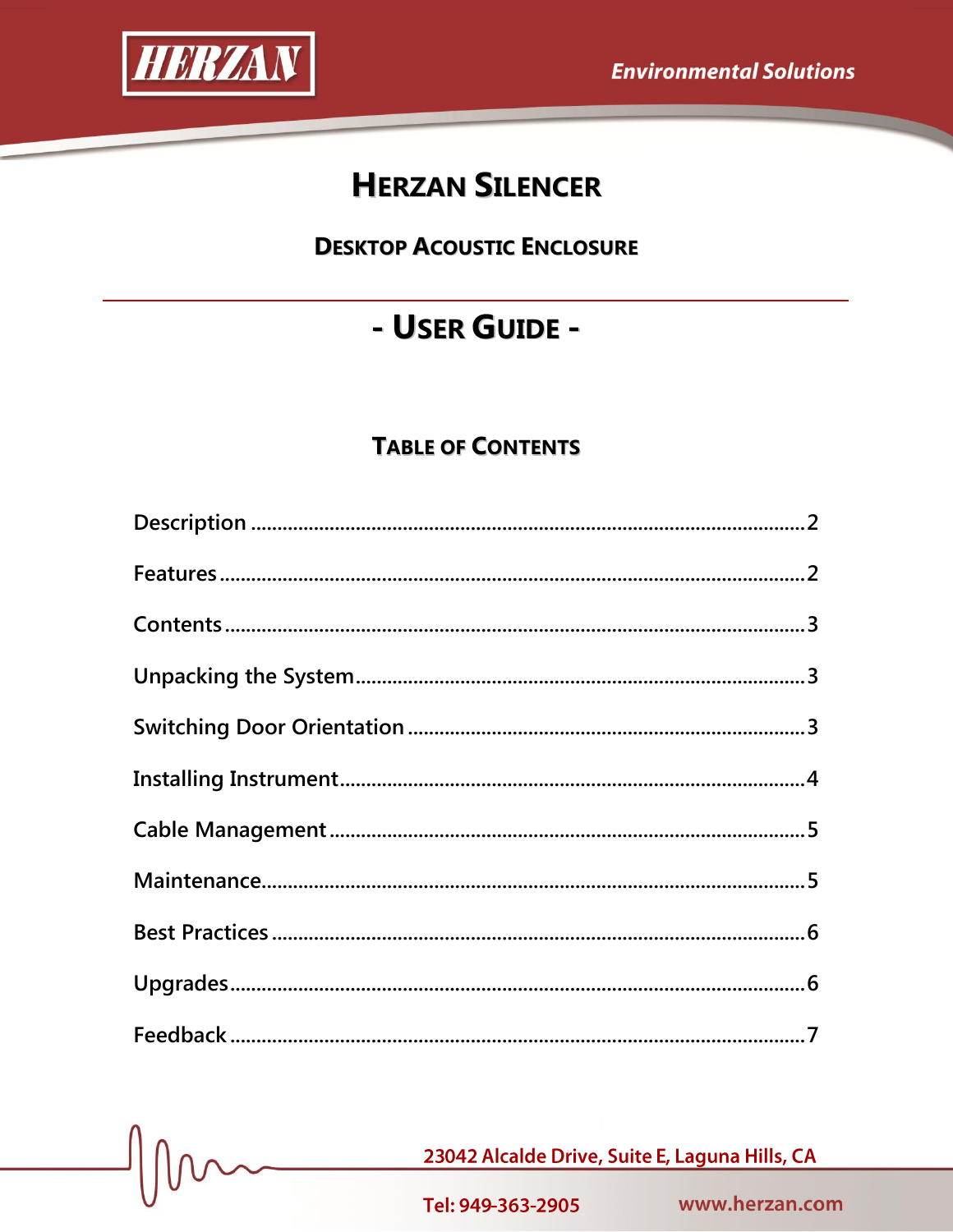

# **DESCRIPTION**

This User Guide describes how to use the Herzan Silencer acoustic enclosure. This desktop enclosure provides acoustic isolation for the instrument with multiple layers of sounddamping materials. The system is designed to be accessed from either the left or right side – both the door and cable ports are reversible.



**FEATURES**

23042 Alcalde Drive, Suite E, Laguna Hills, CA

Tel: 949-363-2905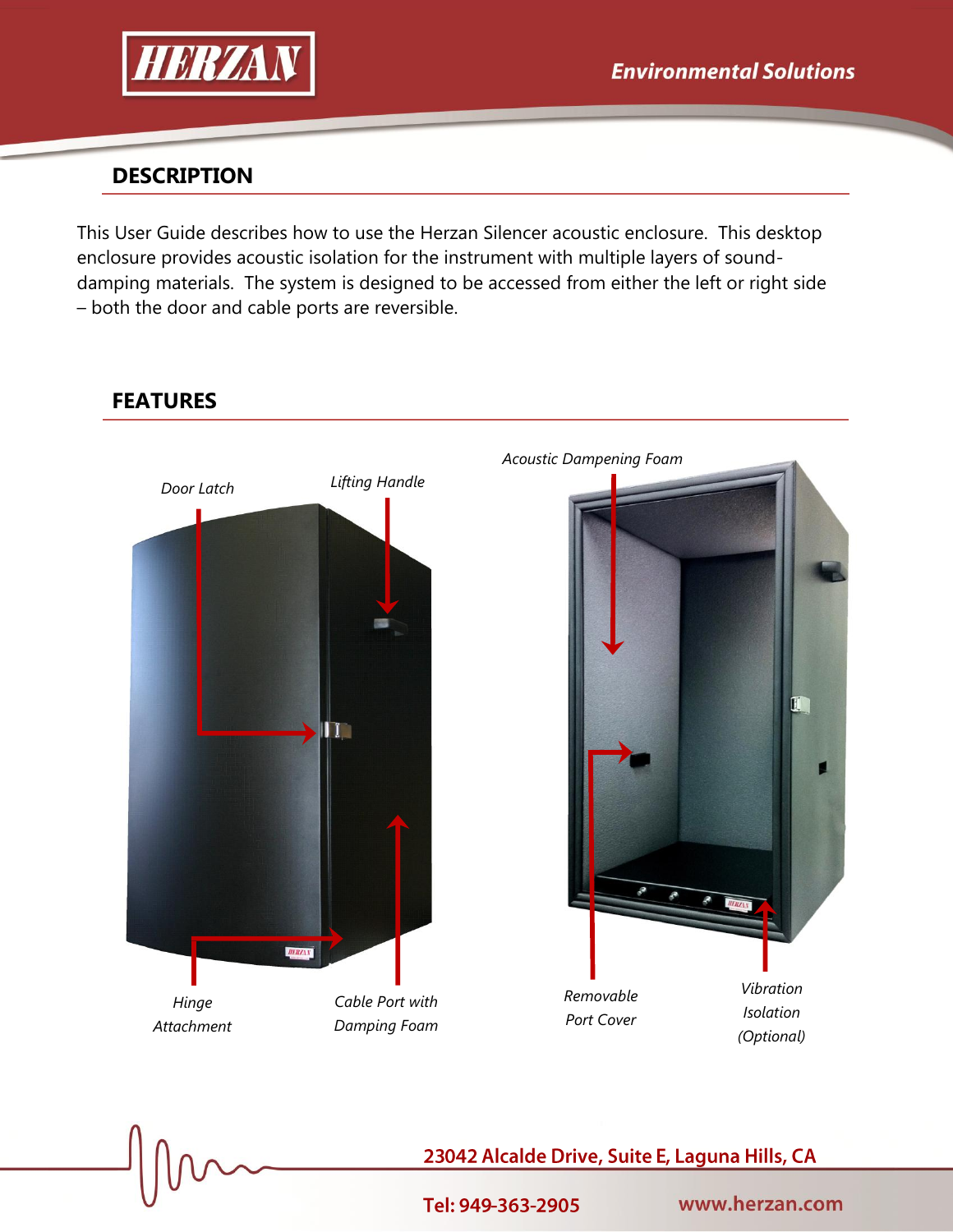

#### **CONTENTS**

- ◆ Desktop Enclosure
- ◆ Removable Cable Port Cover
- Cable Port Damping Foam
- 2.5 mm Hex Wrench **Accessory**

# **UNPACKING THE SYSTEM**

- **−** Remove top of large box. Remove box's outer walls. Remove enclosure from packing bag. IMPORTANT: Save all packing materials for subsequent use.
- **−** Place enclosure on rigid desk or table. CAUTION: The enclosure is heavy (95+ lbs); two people should lift the enclosure using handles on side. NOTE: Do not support enclosure weight with the door, as doing so can adversely affect the door's alignment.
- Disengage latch and open enclosure door. Remove accessory wrench.

# **SWITCHING DOOR ORIENTATION**

− The door can be hinged on the right or left side, depending on which orientation is preferable for continued use. The switch can be easily accomplished using the 2.5 mm hex wrench provided in the accessory bag. Remove the hex wrench from the accessory bag.



− Use wrench to detach fill screws from door and body of enclosure. There are twelve fill screws total. Keep fill screws for subsequent reattachment

23042 Alcalde Drive, Suite E, Laguna Hills, CA

Tel: 949-363-2905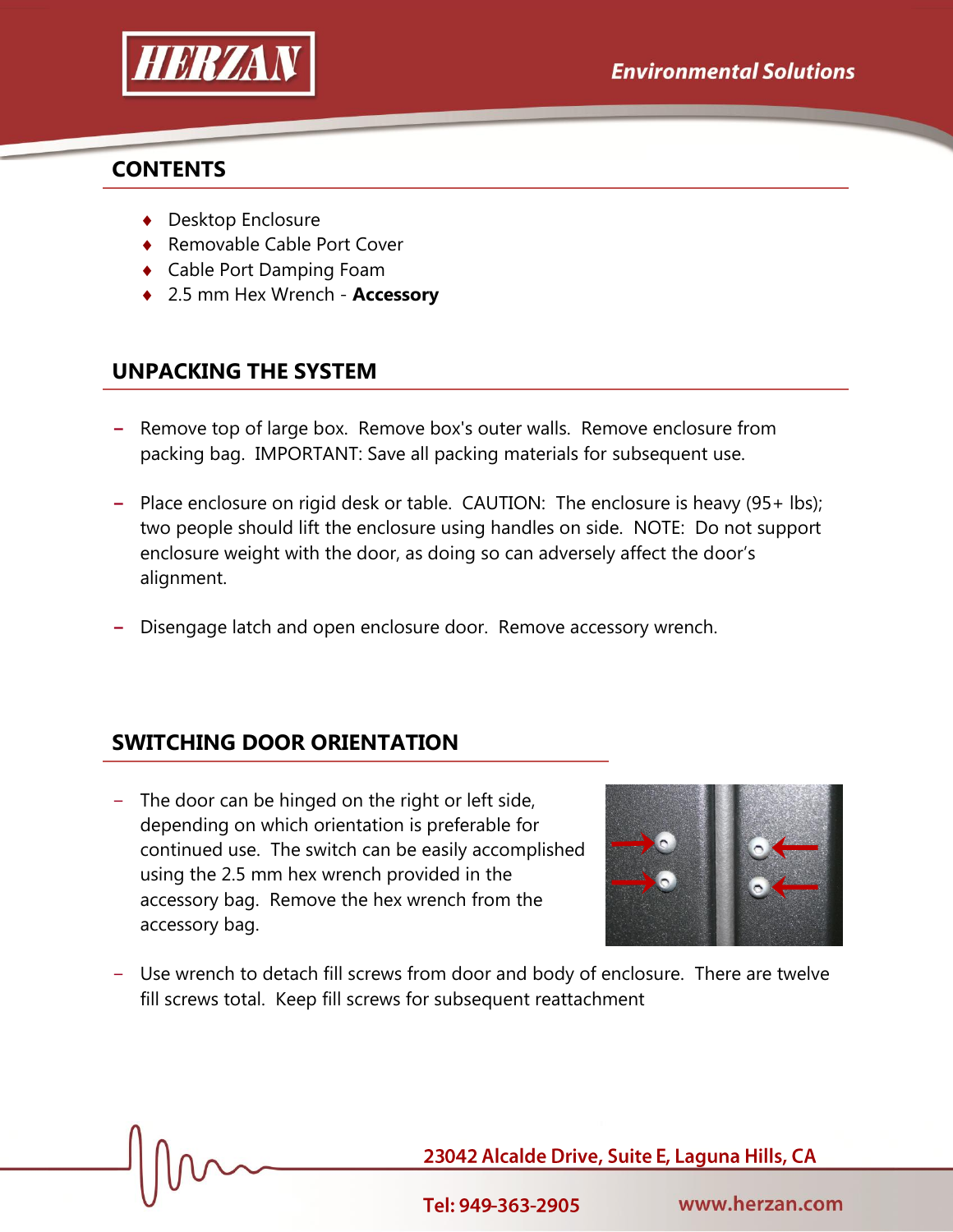# **Environmental Solutions**



- − Use wrench to detach latch attachment screws. Note orientation of latch parts. Keep screws and latch parts for subsequent reattachment.
- − Support weight of enclosure door from below. Use wrench to detach screws which attach the hinge to the enclosure body. Remove door.
- − Use wrench to detach hinges from door. Use wrench to attach hinges to enclosure body on opposite side.
- − Put enclosure door back into place and support weight from below. Use wrench to attach hinge to door.
- − Use wrench to reattach door latch. Use wrench to reattach fill screws.



*Latch Attachment Screws*



*Hinge Attachment Screws*

# **INSTALL INSTRUMENT**

At this point, install the instrument to be used inside the enclosure. Please refer to instrument manual for instructions on installing instrument.

23042 Alcalde Drive, Suite E, Laguna Hills, CA

Tel: 949-363-2905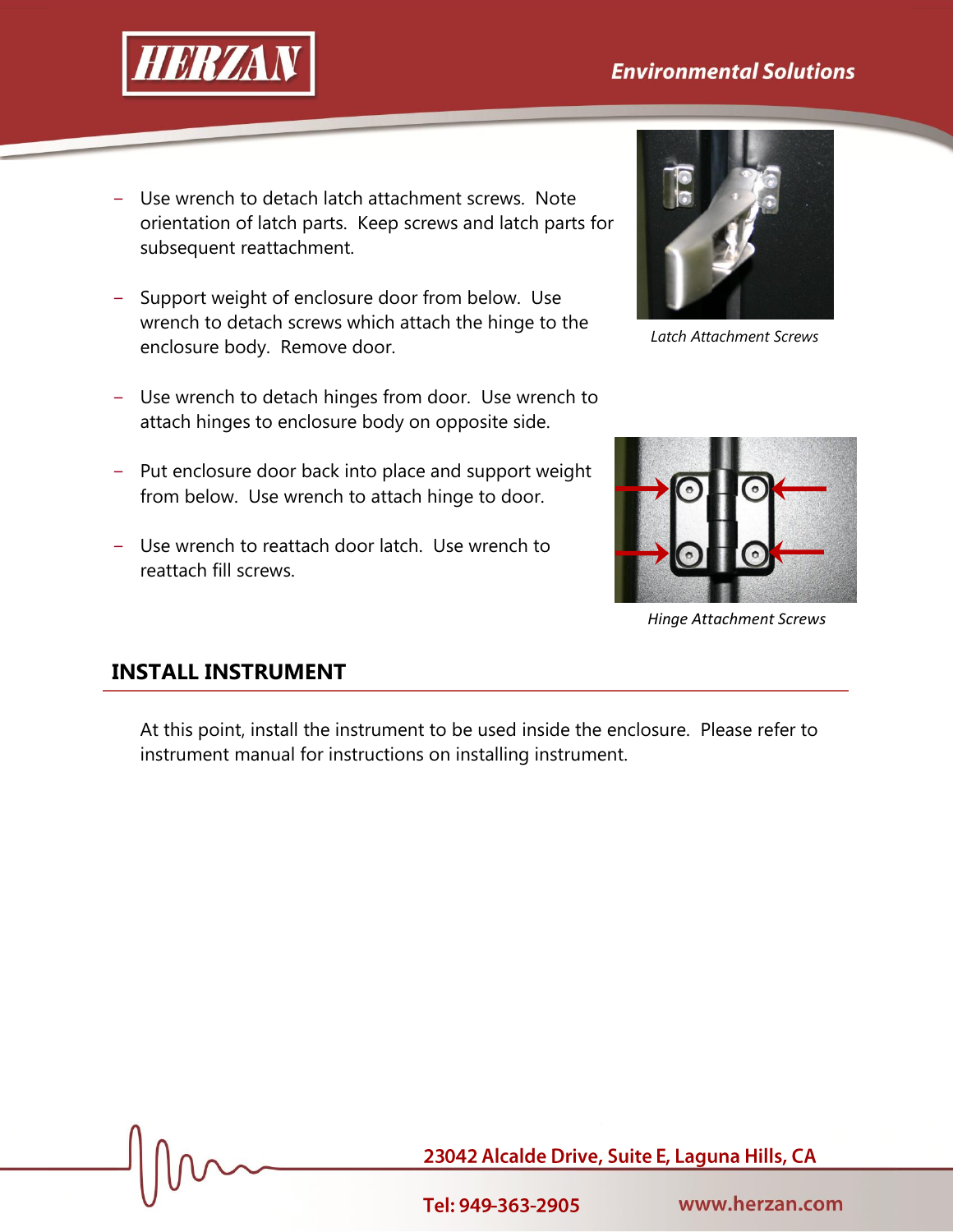

### **CABLE MANAGEMENT**



*Removable Port Cover Step 3 Detail Cables Installed*

- − There are cable ports on both sides of the enclosure. Upon installing instrument, decide which side of the enclosure the instrument cables should be ported through. If necessary, remove port cover and place in port which will not be used.
- − Remove damping foam from cable port to be used. Feed instrument cables out through port.
- − Outside of enclosure, compress two pieces of damping foam around cables. Push foam and cables into cable port (see picture above). Adjust as necessary to ensure a good seal around the cables.

# **MAINTENANCE**

- **−** The enclosure can be cleaned using general cleaning agents and a soft cloth. Do not use abrasive cleaning materials as it may degrade the paint.
- **−** Keep enclosure door closed and latched when the enclosure is not in use to avoid undue strain on hinges.
- **−** Contact Herzan for replacement parts.

23042 Alcalde Drive, Suite E, Laguna Hills, CA

Tel: 949-363-2905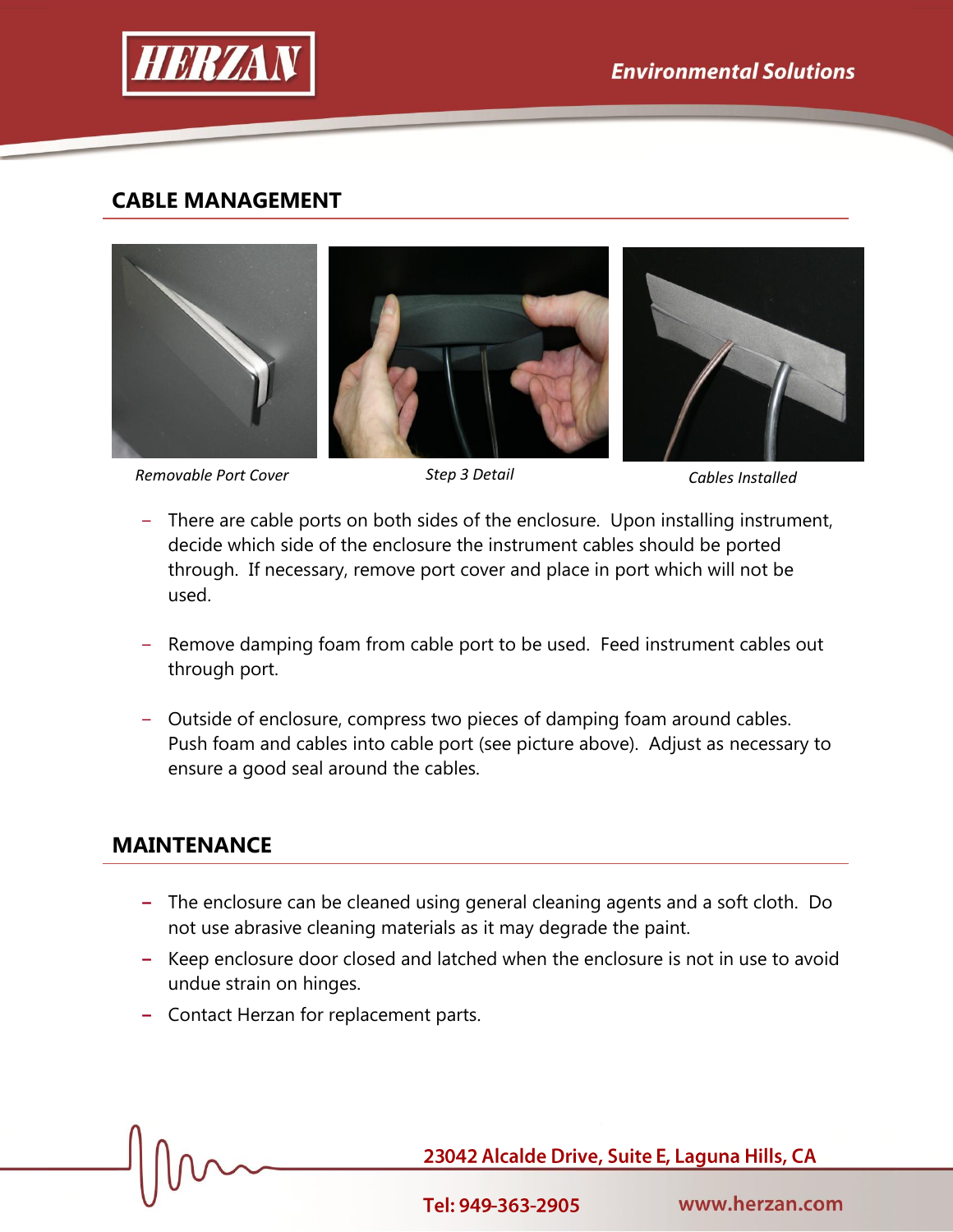

# **BEST PRACTICES**

- **−** When choosing a location for the enclosure, avoid rooms in close proximity to noise-generating machines, such as production machines, large HVAC systems, or elevator shafts. If possible, choose a room on the ground floor. Avoid rooms with raised floors.
- **−** Avoid places within the room that are near open doors, open windows, HVAC ducts, and high foot traffic areas. To reduce overall vibration levels, place the enclosure near a load-bearing wall.
- **−** Place the enclosure on a rigid table or desk. Tables or desks which lack rigidity may impart additional noise into the system.
- **−** Don't place noise-generating equipment such as CPUs or pumps on the enclosure or on the supporting table. If possible, place noise-generating equipment in a separate room.
- **−** Cables entering the enclosure should be slack. Stiff cables transmit parasitic vibrations. If the cables connect to noise-generating equipment, weight should be added to cables to dampen transmission of noise.
- **−** Before beginning sensitive measurements, close and latch the enclosure door.

#### **UPGRADES**

There are a number of upgrades available to improve the performance and usability of your enclosure. Please contact Herzan to learn more. Upgrades include:

- **−** Air-based vibration isolation
- **−** Active vibration cancellation
- **−** Electromagnetic interference shielding
- **−** Temperature stability
- **−** Internal lighting
- **−** Custom cable management solutions
- **−** Shelves and custom mounting options

23042 Alcalde Drive, Suite E, Laguna Hills, CA

Tel: 949-363-2905